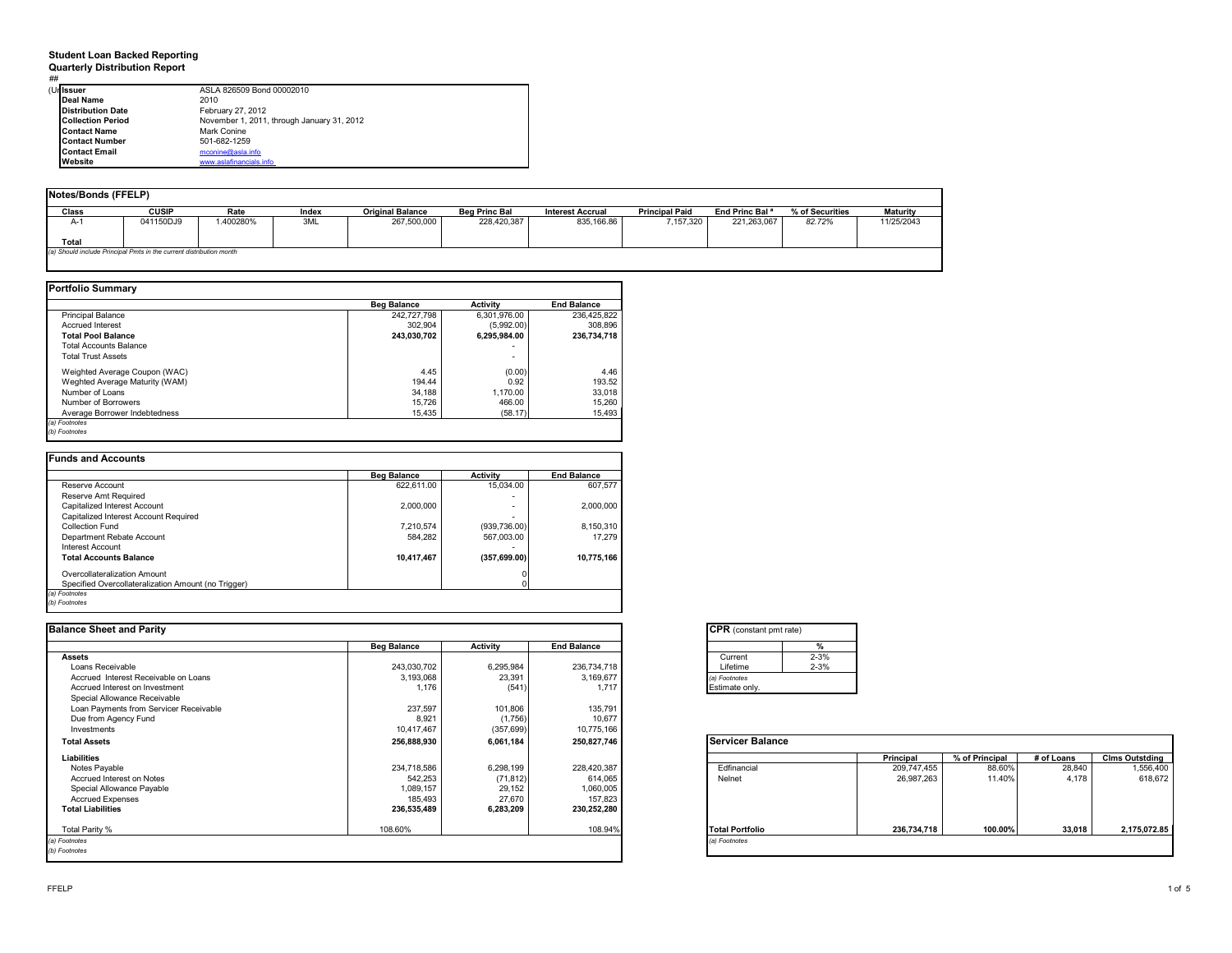|                         | # of Loans |        | Principal   |             | % of Principal   |         | <b>WAC</b> |        | <b>WARM</b> |        |
|-------------------------|------------|--------|-------------|-------------|------------------|---------|------------|--------|-------------|--------|
|                         | Beginning  | Endina | Beginning   | Ending      | <b>Beginning</b> | Ending  | Beginning  | Endina | Beginning   | Ending |
| In School               | 489        | 434    | 1,213,969   | 1,102,152   | 0.50%            | 0.47%   | 4.42       | 4.34   | 120.00      | 120.00 |
| Grace                   | 302        | 101    | 783,723     | 228,125     | 0.32%            | 0.10%   | 3.77       | 5.27   | 117.62      | 116.83 |
| Repayment               |            |        |             |             |                  |         |            |        |             |        |
| Current                 | 18,170     | 17,455 | 139,440,637 | 135,758,798 | 57.38%           | 57.35%  | 4.39       | 4.36   | 193.33      | 193.52 |
| 31-60 Days Delinquent   | 1,236      | 1,150  | 8,387,549   | 8,117,034   | 3.45%            | 3.43%   | 4.70       | 4.77   | 190.09      | 182.97 |
| 61-90 Days Delinquent   | 744        | 842    | 4,758,592   | 5,129,227   | 1.96%            | 2.17%   | 4.68       | 4.60   | 177.46      | 183.81 |
| 91-120 Days Delingent   | 535        | 641    | 3,022,910   | 3,664,094   | 1.24%            | 1.55%   | 4.64       | 4.59   | 172.28      | 164.28 |
| 121-180 Days Delinquent | 844        | 801    | 4,470,272   | 4,854,204   | 1.84%            | 2.05%   | 4.27       | 4.70   | 167.12      | 167.33 |
| 181-270 Days Delinguent | 943        | 739    | 4,786,366   | 4,219,751   | 1.97%            | 1.78%   | 4.58       | 4.54   | 149.59      | 161.23 |
| 271+ Days Delinguent    | 327        | 485    | 1,749,792   | 2,288,552   | 0.72%            | 0.97%   | 4.80       | 4.47   | 146.80      | 132.65 |
| <b>Total Repayment</b>  | 22,799     | 22,113 | 166,616,118 | 164,031,659 | 68.56%           | 69.29%  | 4.42       | 4.40   | 190.29      | 190.00 |
| Forbearance             | 3,959      | 3,943  | 34,838,810  | 34,079,668  | 14.34%           | 14.40%  | 4.71       | 4.82   | 220.34      | 216.05 |
| Deferment               | 6,159      | 5,853  | 37,512,922  | 35,065,735  | 15.44%           | 14.81%  | 4.35       | 4.34   | 194.66      | 193.16 |
| Claims in Progress      | 376        | 490    | 1,677,312   | 2,025,287   | 0.69%            | 0.86%   | 4.61       | 4.72   | 164.83      | 149.14 |
| <b>Claims Denied</b>    | 104        | 84     | 387,846     | 202,092     | 0.16%            | 0.09%   | 4.81       | 4.44   | 130.96      | 71.90  |
| <b>Total Portfolio</b>  | 34,188     | 33,018 | 243,030,700 | 236,734,718 | 100.00%          | 100.00% | 4.45       | 4.46   | 194.44      | 193.52 |

### **Delinquency Status**

|                                     | # of Loans |        | Principal   |             |           | % of Principal | <b>WAC</b>       |        | <b>WARM</b> |        |
|-------------------------------------|------------|--------|-------------|-------------|-----------|----------------|------------------|--------|-------------|--------|
|                                     | Beginning  | Endina | Beainnina   | Ending      | Beainnina | Endina         | <b>Beainning</b> | Endina | Beainning   | Endina |
| Current                             | 18,170     | 17,455 | 139,440,637 | 135,758,798 | 83.69%    | 82.76%         | 4.39             | 4.36   | 193.33      | 193.52 |
| 31-60 Days Delinquent               | 1,236      | 1,150  | 8,387,549   | 8,117,034   | 5.03%     | 4.95%          | 4.70             | 4.77   | 190.09      | 182.97 |
| 61-90 Days Delinquent               | 744        | 842    | 4,758,592   | 5,129,227   | 2.86%     | 3.13%          | 4.68             | 4.60   | 177.46      | 183.81 |
| 91-120 Days Delingent               | 535        | 641    | 3,022,910   | 3,664,094   | 1.81%     | 2.23%          | 4.64             | 4.59   | 172.28      | 164.28 |
| 121-180 Days Delinquent             | 844        | 801    | 4,470,272   | 4,854,204   | 2.68%     | 2.96%          | 4.27             | 4.70   | 167.12      | 167.33 |
| 181-270 Days Delinquent             | 943        | 739    | 4,786,366   | 4,219,751   | 2.87%     | 2.57%          | 4.58             | 4.54   | 149.59      | 161.23 |
| 271+ Days Delinguent                | 327        | 485    | 1,749,792   | 2,288,552   | 1.05%     | 1.40%          | 4.80             | 4.47   | 146.80      | 132.65 |
| <b>Total Portfolio in Repayment</b> | 22,799     | 22,113 | 166,616,118 | 164,031,659 | 100.00%   | 100.00%        | 4.42             | 4.40   | 190.29      | 190.00 |
| (a) Footnotes                       |            |        |             |             |           |                |                  |        |             |        |
| (b) Footnotes                       |            |        |             |             |           |                |                  |        |             |        |

| Portfolio by Loan Type           |                  |            |                  |             |                  |                |                  |        |             |        |  |  |
|----------------------------------|------------------|------------|------------------|-------------|------------------|----------------|------------------|--------|-------------|--------|--|--|
|                                  |                  | # of Loans |                  | Principal   |                  | % of Principal | <b>WAC</b>       |        | <b>WARM</b> |        |  |  |
|                                  | <b>Beginning</b> | Endina     | <b>Beginning</b> | Endina      | <b>Beginning</b> | Endina         | <b>Beginning</b> | Endina | Beginning   | Endina |  |  |
| Subsidized Consolidation Loans   | 6,853            | 6,570      | 91,893,867       | 89,882,404  | 37.81%           | 37.97%         | 4.78             | 4.78   | 206.27      | 204.48 |  |  |
| Unsubsidized Consolidation Loans | 6,326            | 6,245      | 96,700,246       | 94,954,117  | 39.79%           | 40.11%         | 4.78             | 4.78   | 228.70      | 226.66 |  |  |
| Subsidized Stafford Loans        | 13,534           | 13,050     | 30,200,926       | 28,750,751  | 12.43%           | 12.14%         | 3.01             | 3.01   | 109.41      | 109.63 |  |  |
| Unsubsidized Stafford Loans      | 6,823            | 6,540      | 21.731.716       | 20,806,528  | 8.94%            | 8.79%          | 3.29             | 3.29   | 118.82      | 119.37 |  |  |
| PLUS/GradPLUS Loans              | 584              | 549        | 2,285,247        | 2,136,652   | 0.94%            | 0.90%          | 6.99             | 7.04   | 84.58       | 84.12  |  |  |
| SLS Loans                        | 68               | 64         | 218,700          | 204,267     | 0.09%            | 0.09%          | 3.36             | 3.36   | 73.38       | 71.39  |  |  |
| <b>Total Portfolio</b>           | 34,188           | 33,018     | 243,030,702      | 236,734,718 | 100.00%          | 100.00%        | 4.45             | 4.46   | 194.44      | 193.52 |  |  |
| (a) Footnotes                    |                  |            |                  |             |                  |                |                  |        |             |        |  |  |
| (b) Footnotes                    |                  |            |                  |             |                  |                |                  |        |             |        |  |  |

| Portfolio by Program Type                  |            |        |                  |             |           |                |           |            |                  |             |  |  |
|--------------------------------------------|------------|--------|------------------|-------------|-----------|----------------|-----------|------------|------------------|-------------|--|--|
|                                            | # of Loans |        | <b>Principal</b> |             |           | % of Principal |           | <b>WAC</b> |                  | <b>WARM</b> |  |  |
|                                            | Beginning  | Endina | <b>Beginning</b> | Endina      | Beginning | Endina         | Beginning | Endina     | <b>Beginning</b> | Ending      |  |  |
| Graduate / 4-Year Loans                    | 27,751     | 26,867 | 204,380,078      | 199,572,503 | 84.10%    | 84.30%         |           | 4.43       | 198.62           | 197.66      |  |  |
| 2-Year Loans                               | 4,495      | 4,318  | 20,702,919       | 19,985,847  | 8.52%     | 8.44%          | 4.68      | 4.67       | 144.12           | 142.47      |  |  |
| Proprietary / Technical / Vocational Loans | 807        | 803    | 2,709,090        | 3,698,626   | 1.11%     | 1.56%          | 4.99      | 5.00       | 149.37           | 149.99      |  |  |
| Unknown (Consolidation) Loans              | 1,132      | 1,027  | 15,235,991       | 13,475,640  | 6.27%     | 5.69%          | 5.10      | 5.12       | 191.78           | 190.34      |  |  |
| Other Loans                                |            |        | 2,625            | 2,101       | 0.00%     | 0.00%          | 1.69      | 1.88       | 32.15            | 31.11       |  |  |
| <b>Total Portfolio</b>                     | 34,188     | 33,018 | 243,030,702      | 236,734,718 | 100.00%   | 100.00%        | 4.45      | 4.46       | 194.44           | 193.52      |  |  |
| (a) Footnotes                              |            |        |                  |             |           |                |           |            |                  |             |  |  |
| (b) Footnotes                              |            |        |                  |             |           |                |           |            |                  |             |  |  |

| <b>Portfolio Indices</b> |                  |             |                |         |  |  |  |  |  |  |  |  |
|--------------------------|------------------|-------------|----------------|---------|--|--|--|--|--|--|--|--|
|                          | <b>Principal</b> |             | % of Principal |         |  |  |  |  |  |  |  |  |
|                          | Beginning        | Endina      | Beginning      | Endina  |  |  |  |  |  |  |  |  |
| <b>Fixed Loans</b>       | 206.644.928      | 201,924,129 | 85.03%         | 85.30%  |  |  |  |  |  |  |  |  |
| Variable Loans           | 36,385,774       | 34,810,589  | 14.97%         | 14.70%  |  |  |  |  |  |  |  |  |
| T-Bill Loans             | 36,220,518       | 34,648,064  | 14.90%         | 14.64%  |  |  |  |  |  |  |  |  |
| CMT Loans                | 165.256          | 162.525     | 0.07%          | 0.07%   |  |  |  |  |  |  |  |  |
| <b>Total Portfolio</b>   | 243,030,702      | 236,734,718 | 100.00%        | 100.00% |  |  |  |  |  |  |  |  |
| (a) Footnotes            |                  |             |                |         |  |  |  |  |  |  |  |  |
| (b) Footnotes            |                  |             |                |         |  |  |  |  |  |  |  |  |

٦

#### **Student Loan Backed Reporting Quarterly Distribution Report**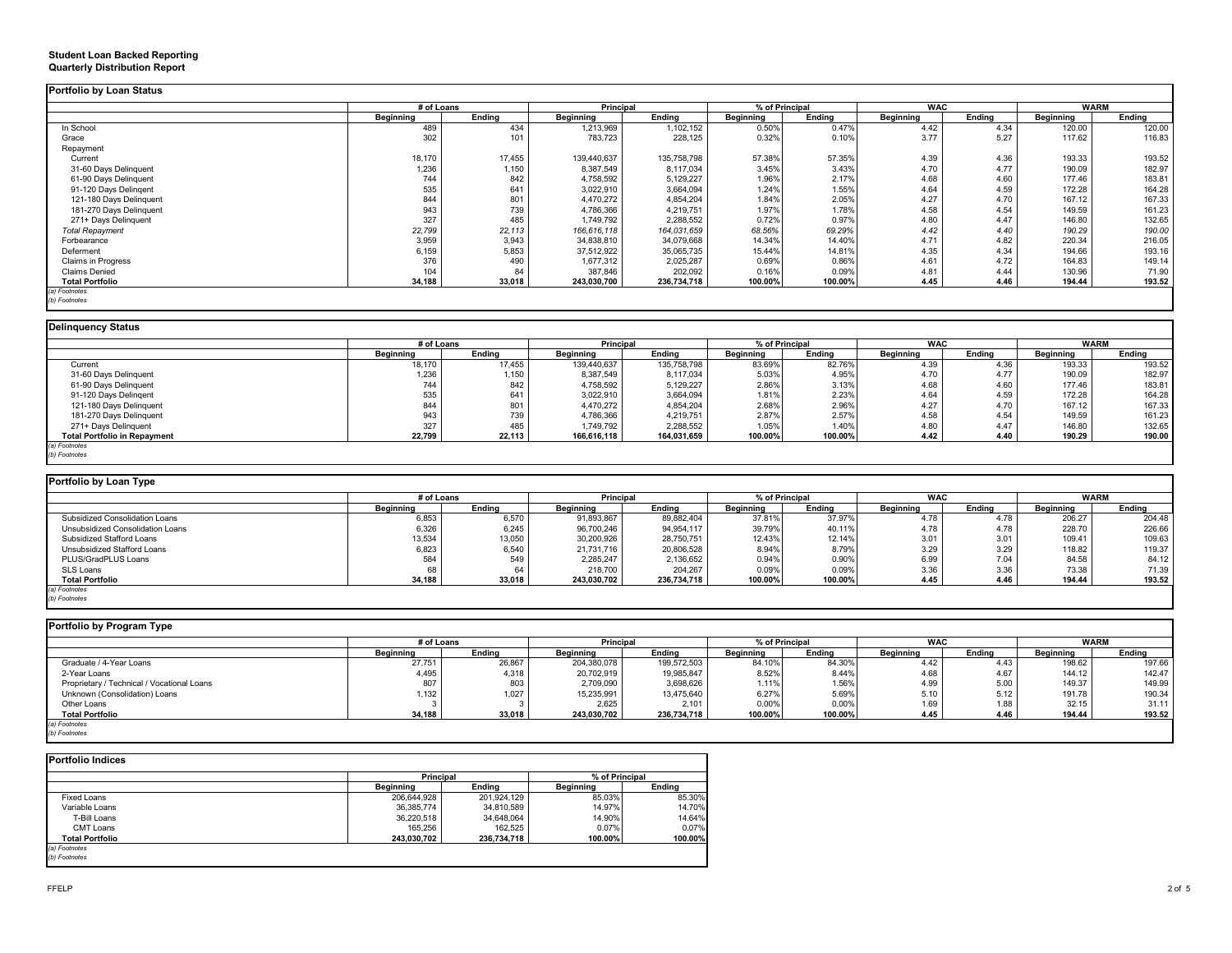### ##

(Ur Distribution Date<br>Collection Period

**Distribution Date** February 27, 2012 November 1, 2011 through January 31, 2012

# **Collection Activity**

| <b>Collection Account</b>                                                        | as of 1/31/2012 |
|----------------------------------------------------------------------------------|-----------------|
| Beginning Balance - November 1, 2011                                             | 7,210,574       |
| <b>Collection Amount Received</b>                                                | 5,322,616       |
| Reserve Account                                                                  |                 |
| <b>Excess of Required Reserve Account</b>                                        | 15,740          |
| Interest on Investment Earnings                                                  | 2,429           |
| Capitalized Interest Account (after a stepdown or release date)                  |                 |
| <b>Acquisition Account</b>                                                       |                 |
| <b>Payments from Guarantor</b>                                                   | 3,599,619       |
| Prior Quarter's Allocations or Adjustments                                       | 3,186           |
| Prepayments                                                                      |                 |
| Special Allowance Payments to Department of Education                            |                 |
| <b>Consolidation Rebate Fees</b>                                                 | (496, 879)      |
| Investment Income                                                                |                 |
| Principal payments, interest payments, administration fees, servicing fees, etc. | (7,506,976)     |
| Transfer to Department Rebate Fund                                               |                 |
| <b>Total Available Funds</b>                                                     | 8,150,310       |
| (a) Footnotes                                                                    |                 |
| (b) Footnotes                                                                    |                 |

| <b>Fees Due for Current Period</b> | as of 1/31/2012 |
|------------------------------------|-----------------|
| Indenture Trustee Fees             |                 |
| <b>Servicing Fees</b>              | 138,095         |
| <b>Administration Fees</b>         | 19.728          |
| Late Fees                          |                 |
| <b>Other Fees</b>                  |                 |
| <b>Total Fees</b>                  | 157.823         |

| <b>Cumulative Default Rate</b>                                    | as of 1/31/2012 |
|-------------------------------------------------------------------|-----------------|
|                                                                   |                 |
| <b>Current Period's Defaults</b>                                  | 3,140,300.22    |
| <b>Cumulative Defaults</b>                                        | 15,615,549.78   |
| Loans for which claims have been filed as of applicable month end | 2,631,643.75    |
| <b>Cumulative Default Rate</b>                                    | 6.34%           |
| Cumulative Recoveries (including reimbursements and collections)  |                 |
| Payments from Guarantor                                           | 15,089,472.31   |
| <b>Borrower Recoveries</b>                                        | n/a             |
| <b>Recovery Rate</b>                                              | 96.63%          |
| <b>Cumulative Net Loss</b>                                        | 526.077.47      |
| <b>Cumulative Net Loss</b>                                        | 0.21%           |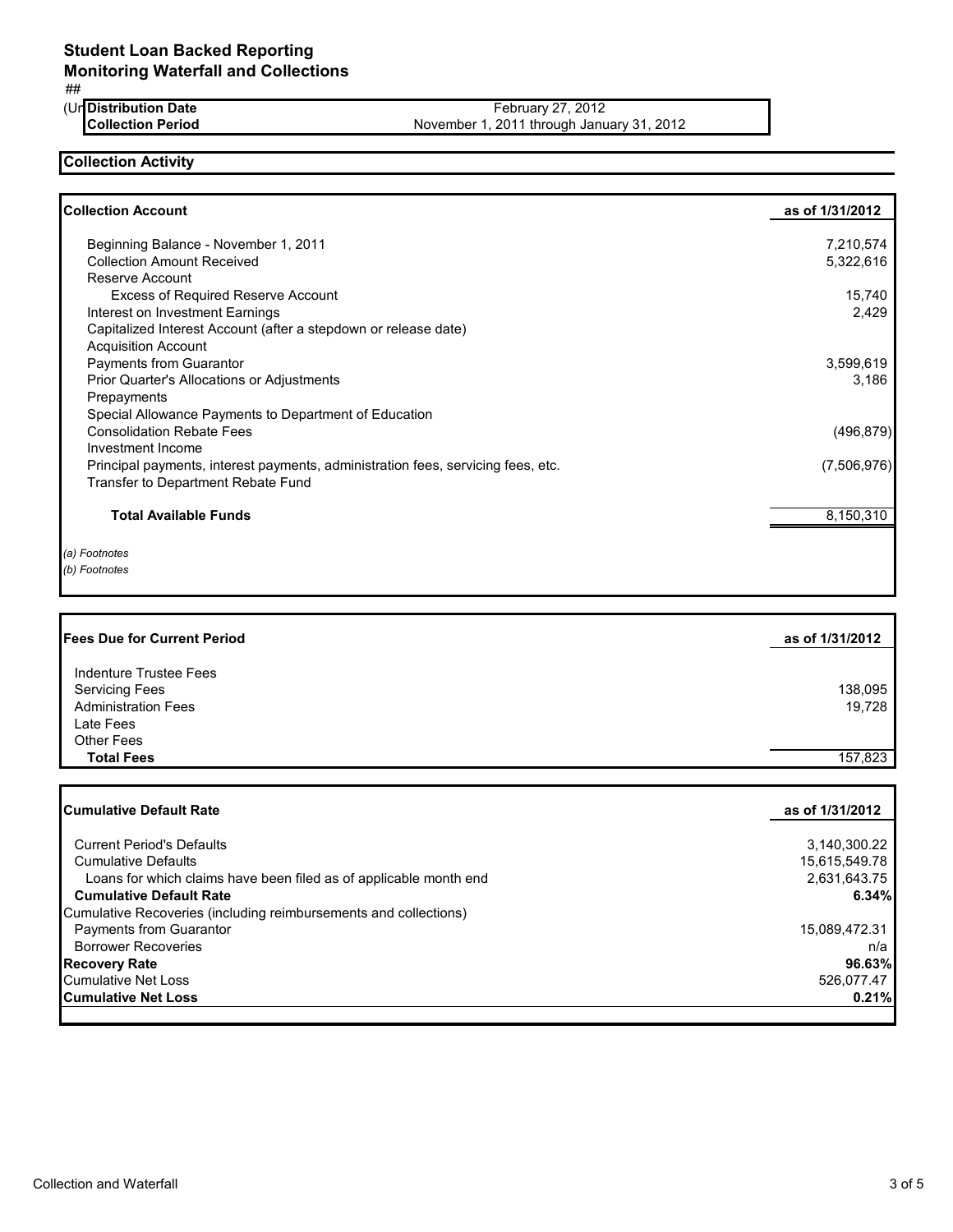# **Waterfall Activity**

| <b>Waterfall for Distribution</b>                                                                   | <b>Amount Due</b> | <b>Amount Remaining</b> |
|-----------------------------------------------------------------------------------------------------|-------------------|-------------------------|
| <b>Total Available Funds</b>                                                                        |                   | 8,150,310               |
| <b>First: Payments required under any applicable Joint Sharing Agreement</b>                        |                   |                         |
| <b>Second: Trustee Fees</b>                                                                         |                   |                         |
| <b>Third: Servicing Fees and Backup Servicing Fees</b>                                              | 138,095           | 8,012,215               |
| <b>Fourth: Administration Fees</b>                                                                  | 19,728            | 7,992,487               |
| <b>Fifth: Noteholder Interest</b>                                                                   | 835,167           | 7,157,320               |
| <b>Sixth:</b> Reinstate the balance of the Reserve Fund up to the Specified<br>Reserve Fund Balance |                   |                         |
| Seventh: Noteholder Principal, until paid in full                                                   | 7,157,320         | (0)                     |
|                                                                                                     |                   |                         |

| 835,167<br><b>Quarterly Interest Due</b><br>835,167<br>Quarterly Interest Paid<br>Interest Shortfall<br>Interest Carryover Due<br>Interest Carryover Paid | Class A-2 |
|-----------------------------------------------------------------------------------------------------------------------------------------------------------|-----------|
|                                                                                                                                                           |           |
|                                                                                                                                                           |           |
|                                                                                                                                                           |           |
|                                                                                                                                                           |           |
|                                                                                                                                                           |           |
| Interest Carryover                                                                                                                                        |           |
| 7,157,320<br>Quarterly Principal Distribution Amount                                                                                                      |           |
| 7,157,320<br>Quarterly Principal Paid                                                                                                                     |           |
| Shortfall                                                                                                                                                 |           |
| <b>Total Distribution Amount</b><br>7,992,487                                                                                                             |           |
|                                                                                                                                                           |           |